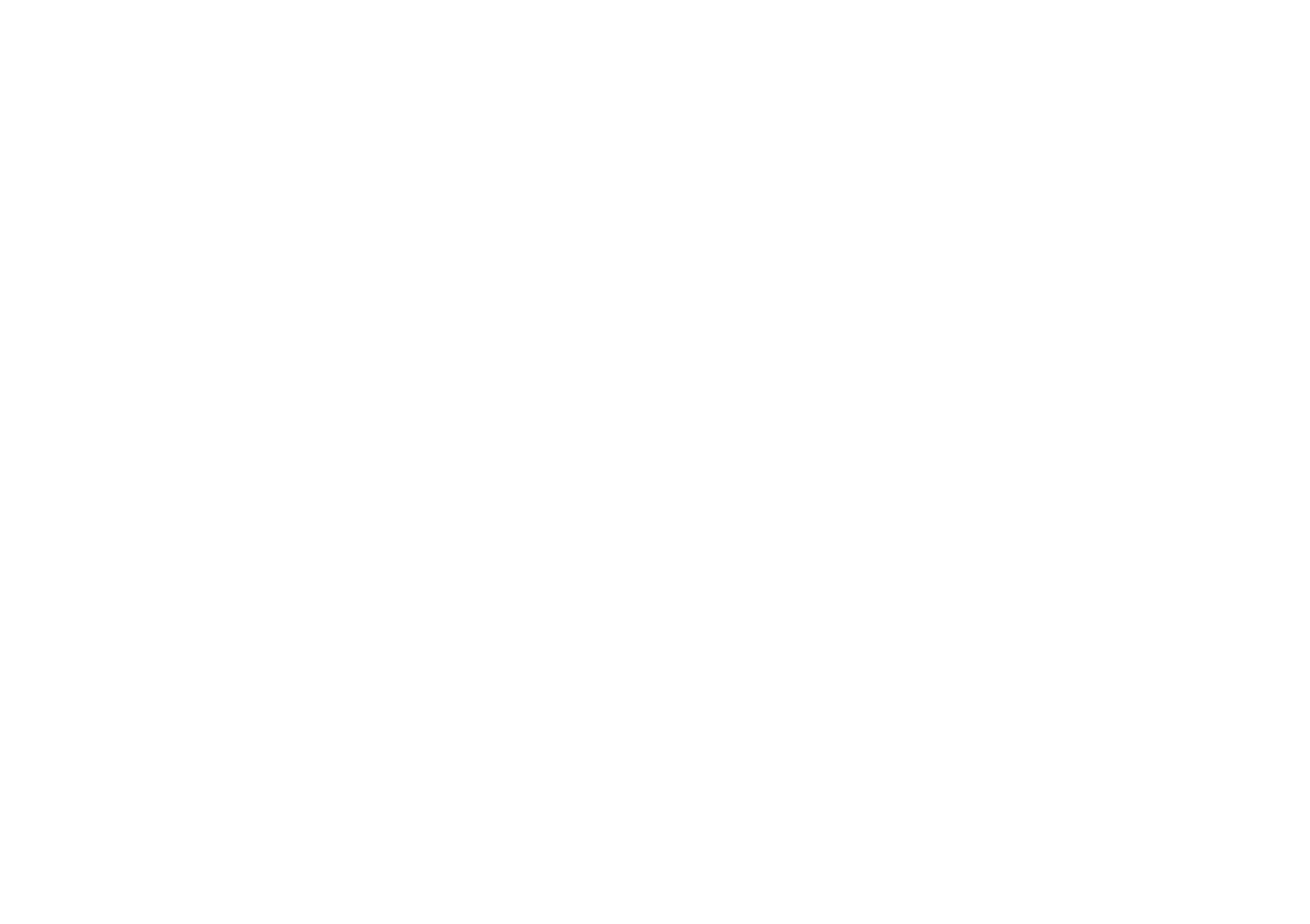#### **THE REAL FORCES INVOLVED IN A HARD LANDING AND IN A CRASH**

Self-evidently, every hard landing and crash inflicts very different forces and decelerations on a pilot. When you make a hard landing, you will typically be exposed to a series of shortduration pulses in the range 5 to 15g. By comparison, a crash that results in severe structural damage to the glider is likely to produce a small number of relatively sustained decelerations that could well be in the range 20 to 100g.

There is no absolute certainty about what decelerations will inflict injury or be fatal. Depending on your posture, 40g lasting for about 5 milliseconds is likely to result in injury. 100g for the same amount of time is likely to be fatal.



**Nose Wheel Accelerations** 

*This chart shows the series of short duration decelerations (measured in gs) calculated to be inflicted on a K13 airframe and then its occupants by the nose-wheel impacting a hard runway when the glider fails to round out and the instructor does not succeed in intervening. The decelerations shown are measured vertically.* 

*Results courtesy of J2 Aircraft Dynamics (info@j2aircraft.com)*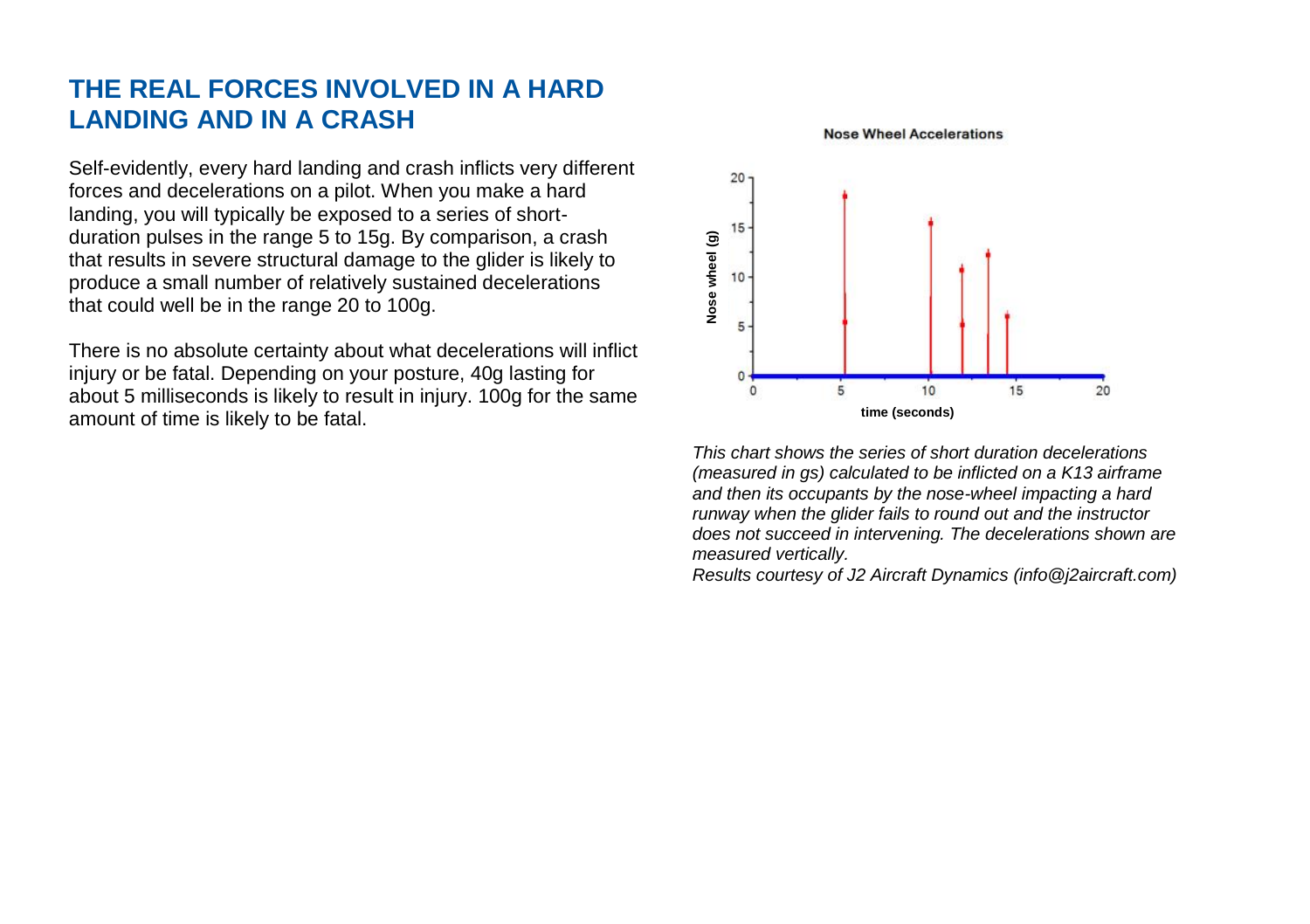#### **WHAT DOES A SAFETY CUSHION REALLY DO? MYTHS REMOVED, LIMITS EXPLAINED**



*This shows an object free-falling for a distance H and then being decelerated uniformly to rest in distance h.* 

*Simple physics shows that the deceleration measured in number of g that would be experienced by the object in this ideal result would be H/h*



Simple physics dictates that if you free fall for a distance H and are then uniformly decelerated to rest in a distance h, you must experience a constant deceleration of H/h measured in g (e.g. if you fall 1 metre and are decelerated in 2 cm (0.02 m) you will experience a constant 50g).

In practice, decelerations produced in real-life are not perfectly uniform. Over the decelerating period, any deceleration less than this perfect result MUST be compensated by higher decelerations to bring you to rest in the available distance. These higher decelerations produce peaks that might even be three or four times that of a uniform deceleration.

There is a further complication: bouncing. Unless you remain firmly locked in step with whatever is decelerating you, you may bounce away from it. Some materials like rubber or furniture foam are renowned for such behaviour. As you then descend in free fall from your bounce, you may well then meet, travelling in the opposite direction, the rebounding glider structure as it jumps back up as the result of its first impact with the ground. When you and the rebounding structure meet, you may well experience an even more rapid deceleration than would have been the case if you had stayed in step with the decelerating glider.

Energy-absorbing cushions are made out of what is termed viscoelastic foam. This has the property that if it is compressed slowly, it will yield. However, if compressed rapidly it acts almost as if it is rigid and will strongly resist giving way. Two commercially available materials are known to be effective in glider cockpits: Confor (CF45/CF47) and Dynafoam.

In the light of all this, what does an energy-absorbing safety cushion do and what can't it do?

- Firstly, it tries to conform as much as possible to the shape of your buttocks. This means that the decelerating forces are spread over a large area meaning that the pressures experienced are minimised.
- Secondly, energy absorbing cushions become virtually rigid on impact and couple you to the decelerating glider.
- Thirdly, given the limited energy that they do absorb, they give very little back – some foams absorb 97% or more. This means that almost no energy is returned to you in the form of a bounce.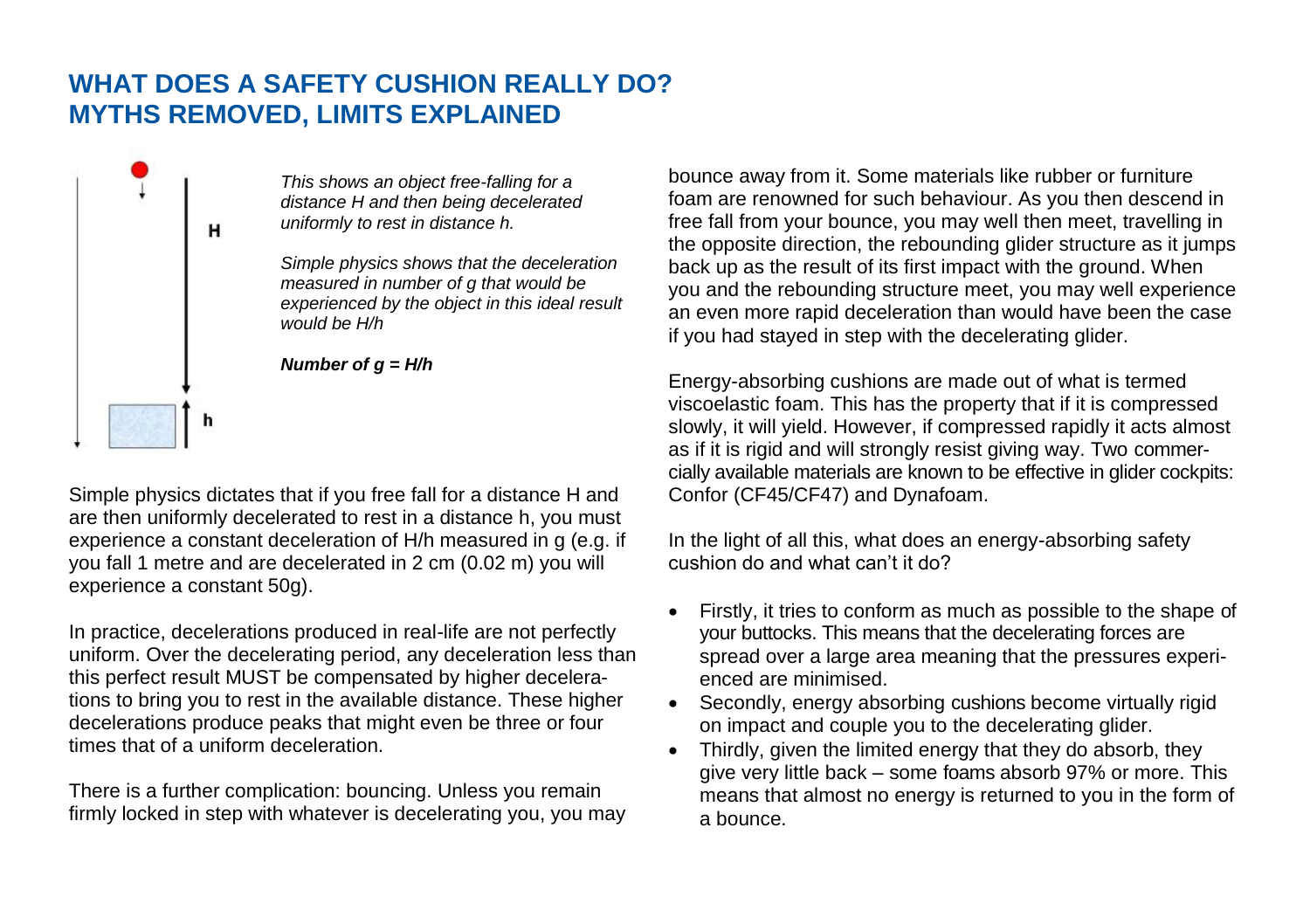- Fourthly, as they transition into this rigid state and absorb limited energy, they remove some of the transient high g spikes and reduce the jolts (rates of rise of g) that the breaking glider structure may inflict on you as it too absorbs energy in a crash.
- Lastly, what it cannot do. From the first section it is obvious that around 1 inch (about 2.5 cm) cannot possibly provide a sufficient decelerating distance to provide a guaranteed low deceleration in a crash – think H/h! In other words it is physically impossible for it to absorb all the energy in a major crash.

Luckily, the undercarriage, cockpit, nose section, and wings can absorb energy, if they have been designed to do so safely.

It is clear from the above that inflatable cushions are particularly dangerous and should not be used. Firstly, in a crash you will initially continue to descend as the cushion compresses (or even bursts) and then encounter a compensating higher deceleration as you meet the glider structure. Secondly, if the cushion does not burst, it will elastically bounce you away from the glider structure and you might then experience an even more severe second deceleration.

Some gliders were fitted with inflatable cushions as original equipment. You may wish to remove any inflatable cushion from your glider and replace it with an energy absorbing cushion.

#### **BOUNCING**



*Recognised energy-absorbing foams return almost no energy in a crash. Ordinary foams and many other materials do the opposite. The returned energy separates the pilot's bottom from the seat. This means the pilot can end up descending and meeting the glider structure coming the other way as it, in turn, bounces off the ground. The gs experienced in such circumstances might be greater than the initial impact. This is illustrated in the graphs in the figure.*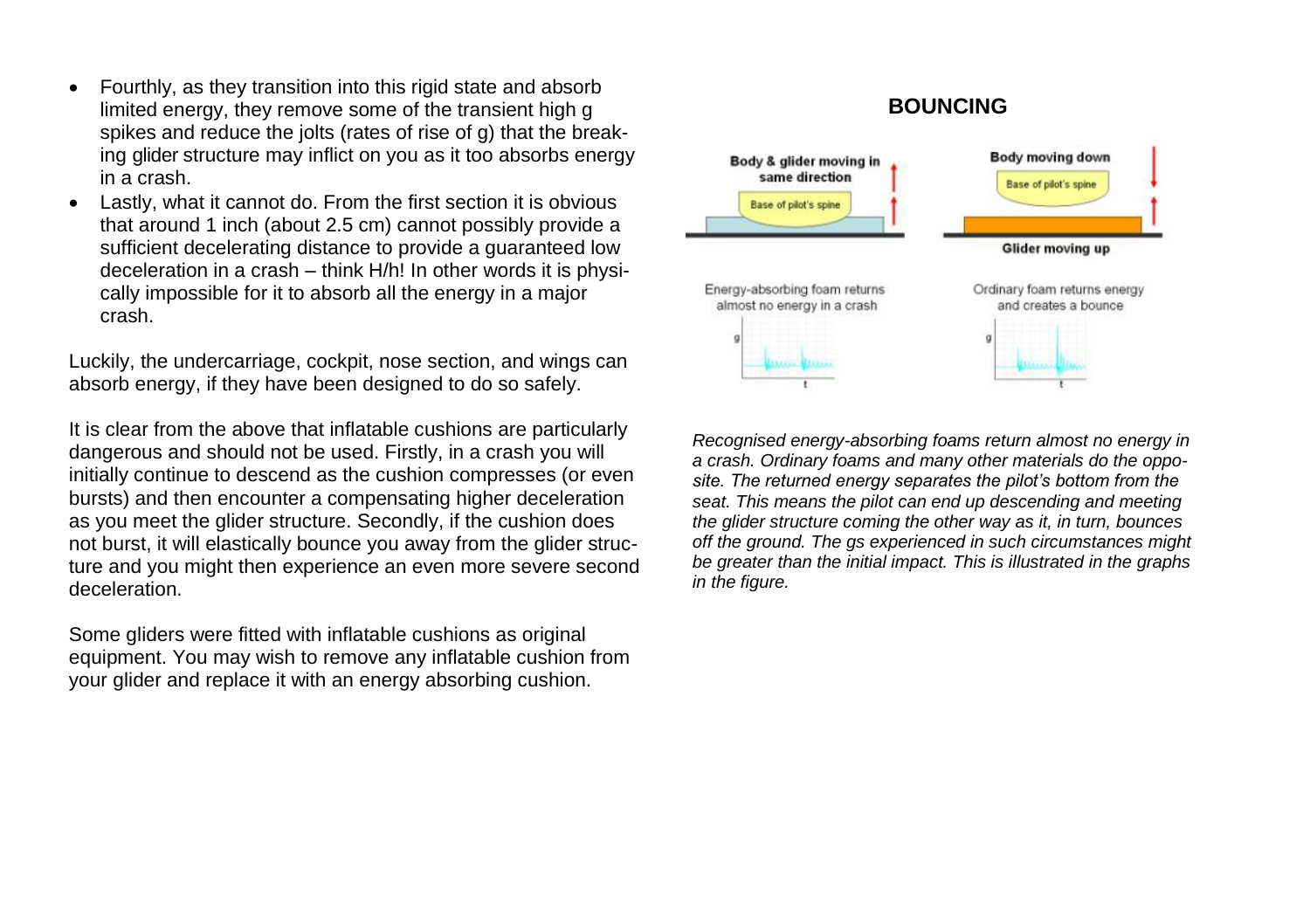#### **OTHER PRECAUTIONS: THE SAFETY CUSHION IN CONTEXT WITH OTHER GLIDER STRUCTURES**

During a crash deceleration, the forces can be so large that your body, in particular your lower spine, will be overwhelmingly unable to resist. This means that your lower spine may be forced into bending angles that may damage vertebrae and even the nerves carried within them. It is thus very important that the seatback cannot collapse under the shock loads experienced. This is down to glider designers.

However, you may well have a space between your lower back and the seat back. In a severe crash load, your spine may be forced into this area. To prevent this, any large void can be filled with a safety lumbar support made out of the same energyabsorbing foam. Being viscoelastic, it will become rigid on impact and minimise the distance that your lower spine displaces and so reduce the potentially catastrophic bending that might otherwise occur.

For identical reasons, if there is a void behind the seat back, there is a safety benefit from filling the void with energy absorbing foam. This is permitted if the foam is personal, carry-on equipment.



*Other precautions, which count as personal removable equipment, are a lumbar support made out of a recognised energyabsorbing foam and a removable insert made out of the same material to place in any large void behind the seat back. Under the overwhelming forces that can be involved in a crash, these measures should help stop the lower spine being bent and forced into the space that would otherwise exist.* 



*This shows a lumbar support on the right-hand side made out of energy-absorbing foam sitting on top of the back of a fitted energy-absorbing safety cushion.*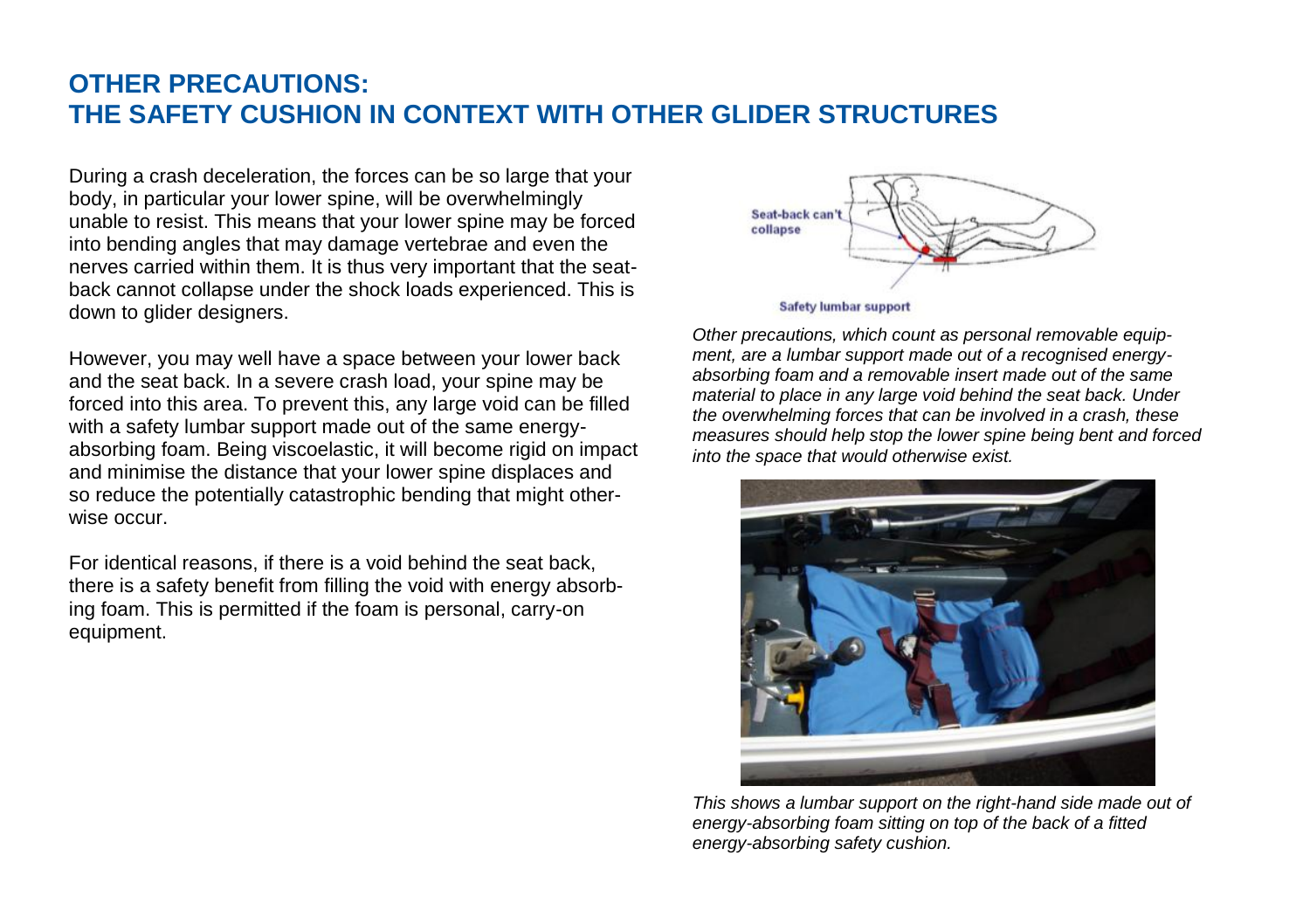#### **THE COMFORT - SAFETY PROBLEM**

Some safety cushions can be hard to sit on. You only realise this about forty minutes into a flight. This is because a hard seat cuts off the blood flow in the capillaries in the buttock tissue and it takes about this long for the resulting pain to become noticeable. As a result, some pilots do not fit safety cushions, preferring to remain comfortable during a long flight and assuming that they will never crash.

Surprisingly, some modern energy-absorbing foams provide a very high degree of comfort and allow buttock region capillary blood flow to continue during a glider flight. A combination of Confor foams (CF45 on CF47) has been shown to be comfortable for 85% of pilots. They also provide superior energyabsorbing properties. Thus a safety cushion with such materials can make you very comfortable in normal flight and also minimise distractions due to discomfort at the end of a long flight. This can lead to greater safety in this phase of flight.



*When you are seated, high pressure points are created in the buttock tissue that can cut off capillary blood flow, depending on how high this pressure is. A lack of blood supply eventually causes discomfort.* 

*The vertical red line shows the pressure at which this blocking of the capillary blood supply occurs. The different coloured zig-zag lines show the maximum pressures that were achieved by different safety cushion materials across a spectrum of pilots who were statistically representative of UK pilots. Those to the left of the vertical red line were comfortable because buttock tissue blood flow could be maintained.* 

*A combination of Confor CF45 and CF47 gave the best result amongst those tested. Sunmate foam is an American product sold under the trade name Dynafoam in the UK. "Bare" shows the results of sitting on a bare seat.*

*These tests were reported by the US National Institute of Aviation Research in 1994<sup>1</sup> , in the OSTIV Technical Soaring journal 2,3 in 1995 and 2009, and in Aviation, Space, and Environmental Medicine<sup>4</sup>in 2009. The BGA cannot vouch for the accuracy or otherwise of these results .*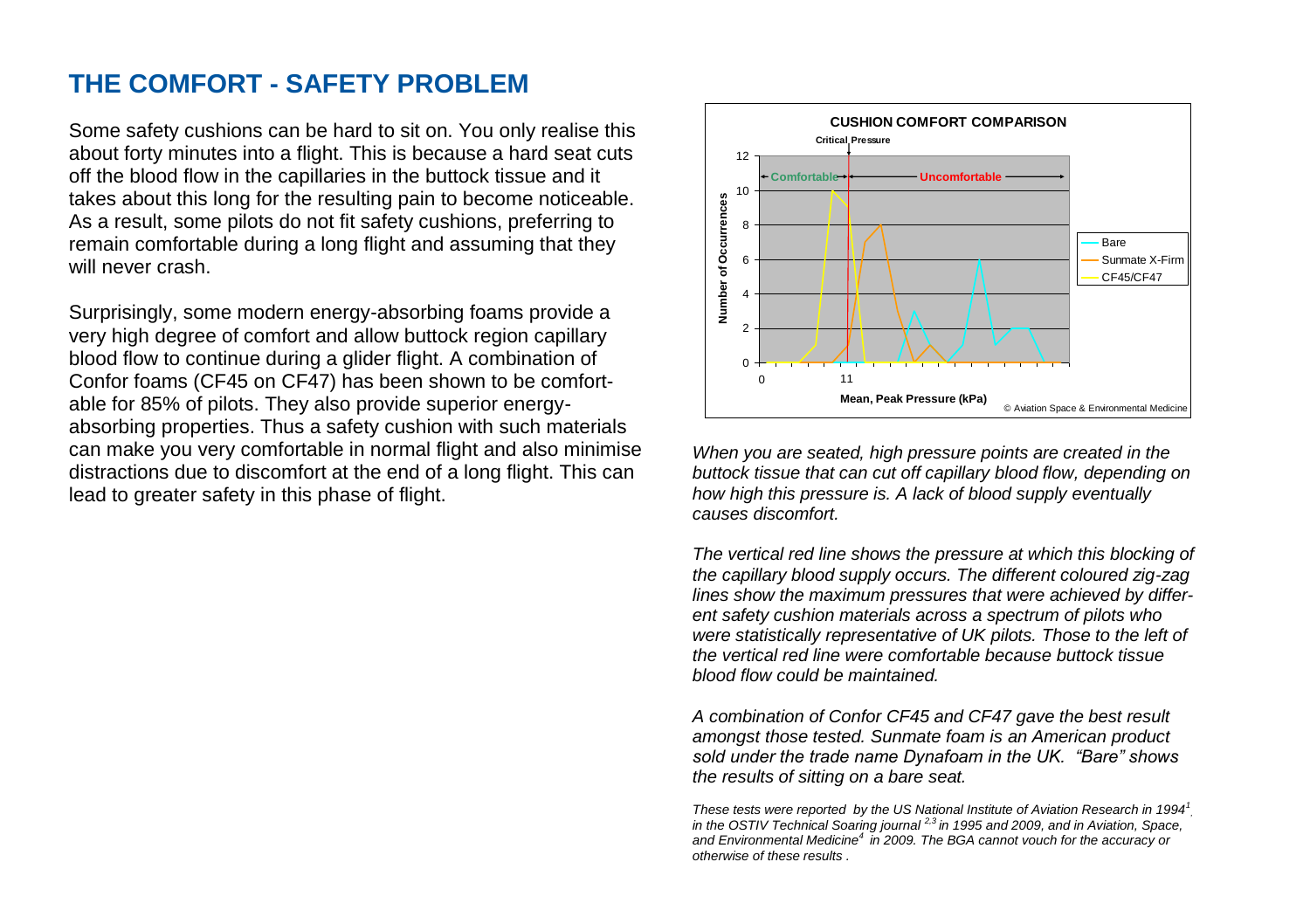## **HOW TO FIT A SAFETY CUSION**

In some gliders it can be straightforward to install a safety cushion. Sometimes, however, placing a slab of energy-absorbing foam into a cockpit may not be compatible with the required whole body posture. There can be many reasons for this: the extra thickness can push up a pilot's head too near to the canopy, the legs can be canted up to an uncomfortable angle with respect to the cockpit floor, the repositioned feet can become set at an uncomfortable angle on the rudder pedals, the raised seating can generate an uncomfortable back position, etc.



*This shows a standard square safety cushion installed alongside a parachute. The thickness of the safety cushion matches the base of the parachute. This has minimised any void and consequent lack of support in the lumbar region.*

As a result, fitting a safety cushion may, for example, involve removing part of or all existing standard seat cushions, readjusting the seat back at the base and perhaps its angle of inclination, or readjusting the rudder pedals.

In some cases it may be better to remove the filling of standard cushions and replace it with energy-absorbing foam.



*This energy-absorbing foam insert was designed to also support the area under the pilot's thighs. This also prevented discomfort from being generated in those areas. Note that the foam inserts are always placed within a protective cloth cover to prevent them being damaged when in use.*

*The picture below is a side-view of the same cushion. This shows how the thicknesses of the energy-absorbing foam layers have to be tapered where they go under the pilot's thighs. If they are too thick, they will generate discomfort by setting the legs and feet at inappropriate angles.*

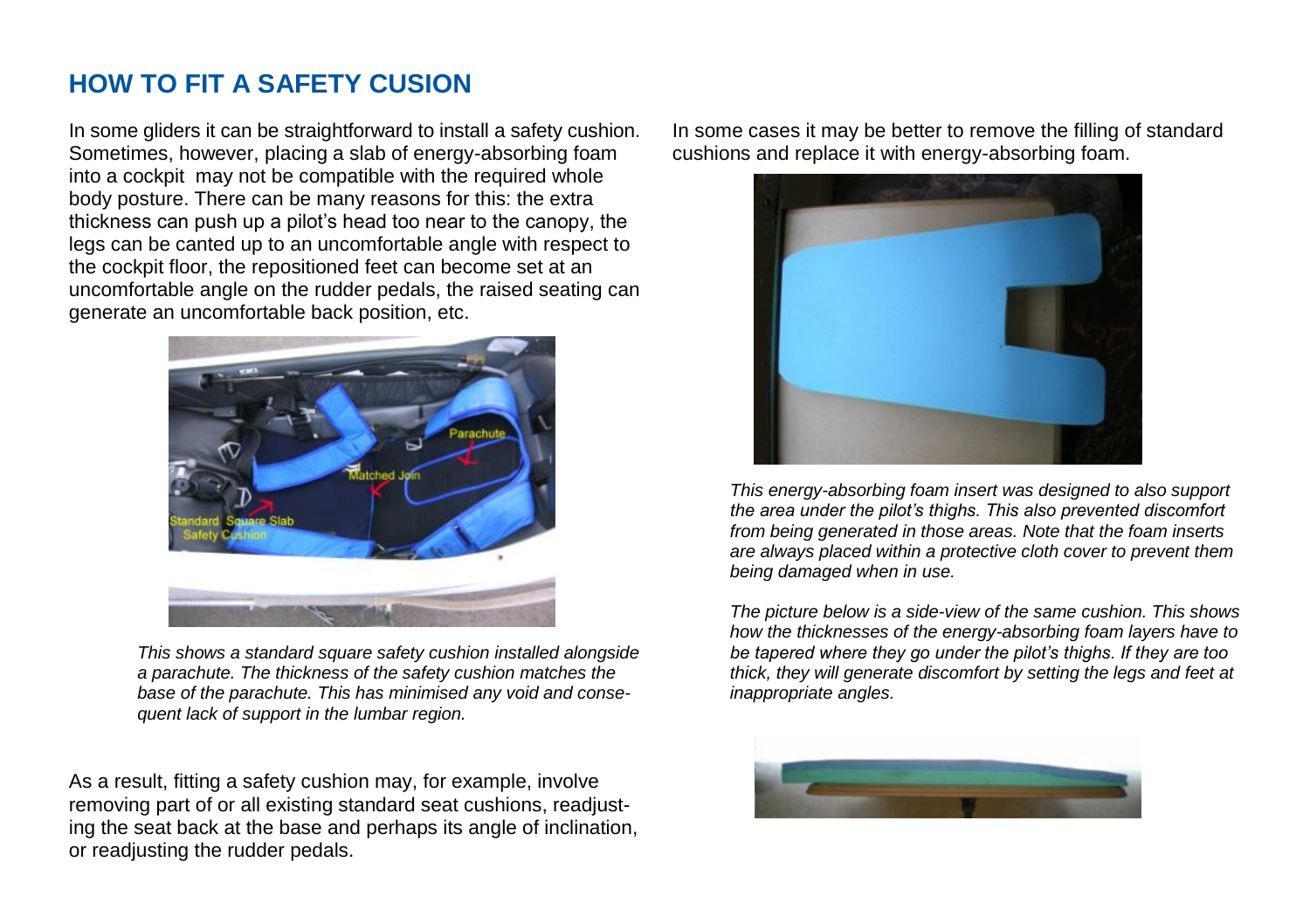Try to avoid installing an energy-absorbing cushion on top of existing material that is not viscoelastic or that does not remain fully compressed in flight. In a crash loading, the original material will not go rigid immediately and may produce an effect similar to a bounce. This is because you and your energy-absorbing cushion may initially move on without decelerating as you compress the material whilst the underlying glider structure starts to decelerate immediately in the crash – maybe bouncing back up.

Many of these potential problems can be overcome by viewing existing installations or seeking advice from pilots with experience of installing safety cushions.



*This particular safety-cushion insert shows how the energyabsorbing foam layers have had to be built up to match the cockpit space available and also to maintain a comfortable body posture for the pilot when seated. In use, the foams are contained within a protective cloth cover.*

Safety cushions need to be secured so that they remain located in a safe position and cannot accidently slide into obstructing positions before or during flight. Where manufacturers' standard shaped cockpit cushions are replaced by safety cushions of an identical shape and secured by the manufacturers' location methods there will be no problems. Where a separate cushion is inserted into the cockpit, it should be secured by either Velcro or other loops of material to preclude such slipping movements.

Where safety cushions are in close proximity to the base of the stick and the fixing mechanisms are sufficiently slack to permit the cushions to move and interfere with it, a "u-shaped" portion of the forward part of the cushion should be cut out to remove such a possibility.



*This shows the energy-absorbing foam layers used in the makeup of a particular safety lumbar support. It is important that such a support is not oversized so that it generates discomfort. The lower back should rest comfortably on this during flight so that, in the event of a crash, the lower back immediately starts to decelerate with the aircraft as opposed to first passing through a void and bending significantly in the process.*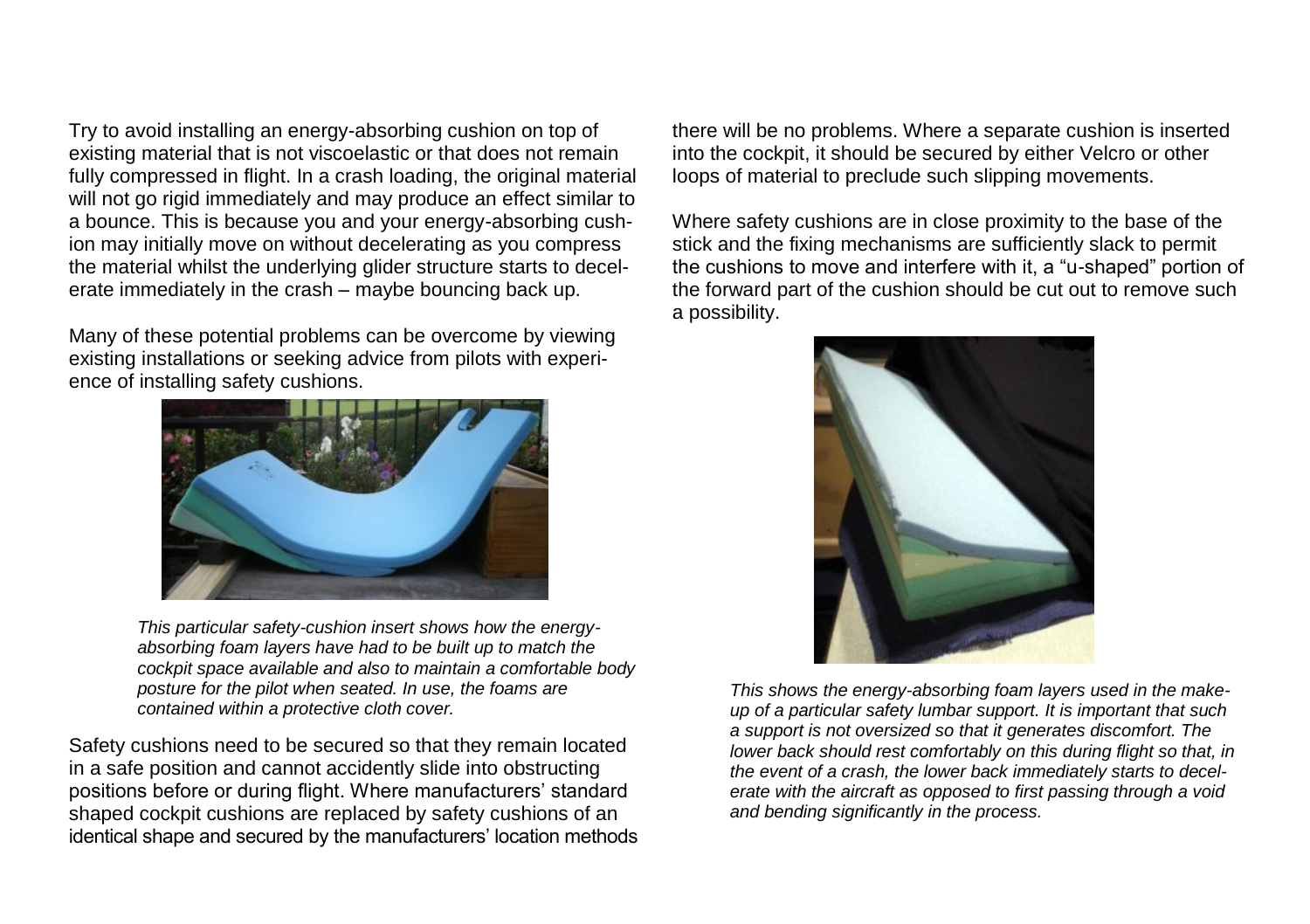#### **HOW THIS PARTICULARLY BENEFITS INSTRUCTORS**

If you are an instructor, you are at a higher risk than most of having a hard landing inflicted on you – perhaps several times during your career.

These may not result in any structural damage to the glider but, if you are sitting on a normal glider seat, your lower spine will receive a short series of unpleasant jolts. This was described at the beginning of this document.

Such lumbar vertebral axial shock loads are also experienced regularly by ski jumpers. It is known that such shocks are associated with an increased risk of microtrauma to the vertebral column. Over time these microtrauma can accumulate to give you a "bad back" and an x-ray may show "degeneration".

However, thinking H/h again, such landings are one of the few cases where energy-absorbing safety cushions can absorb most of the energy involved – and thus remove the risk to your back.

If you are an instructor, you should be sitting on an energyabsorbing cushion.



*Only a small percentage of landing accidents involving instructors result in reported minor injury to the instructors. However, the shock loads inflicted on the spinal column in the large percentage where no minor injury is reported may, nevertheless, contribute to cumulative microtrauma (orange column). In addition, there are other unreported hard landings that result in no injury or glider damage but where severe jolts are inflicted on both instructors and pupils.*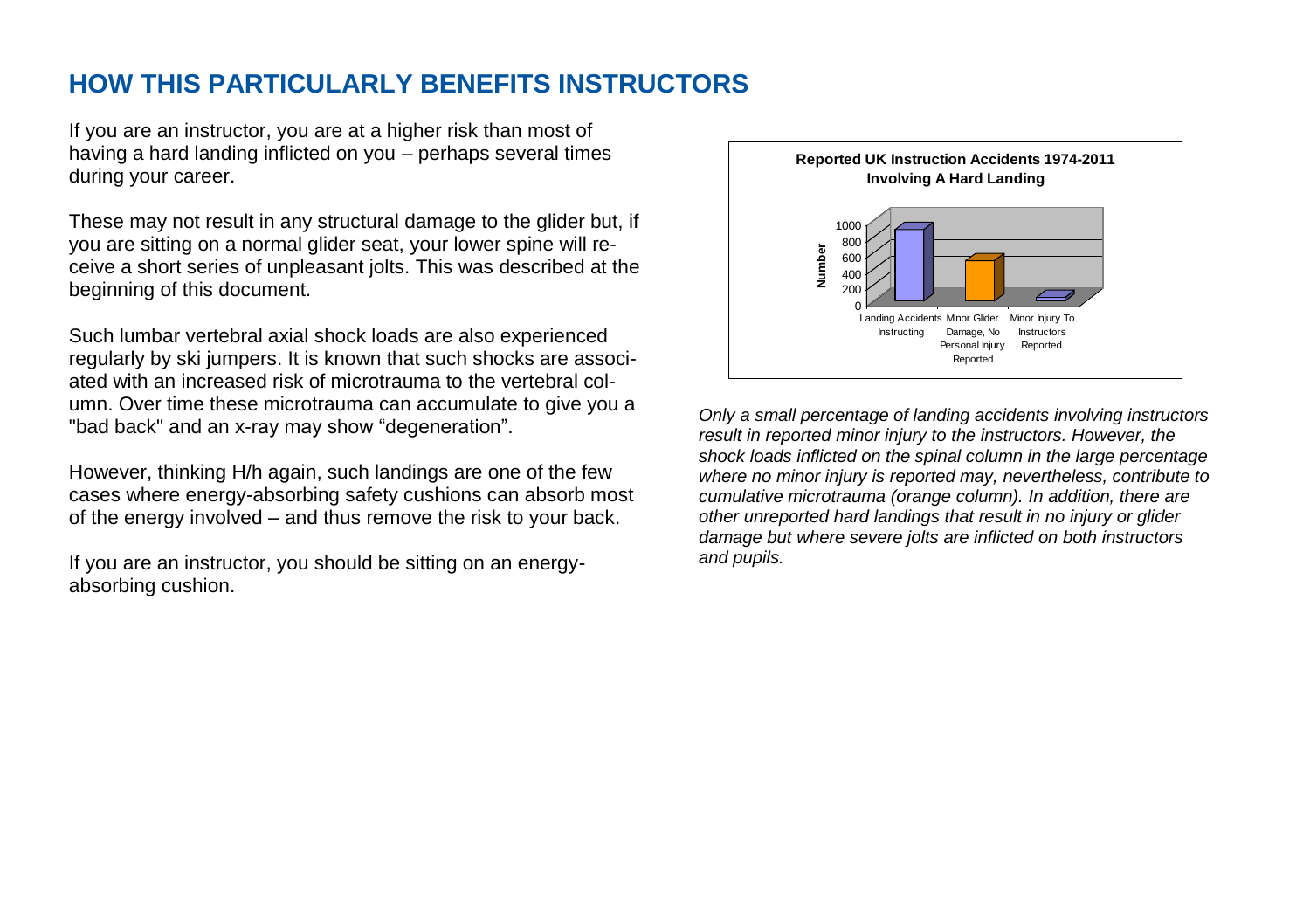# **Always fly with an energy absorbent cushion! It is not expensive, and helps protect your spine.**

## **REFERENCES**

- 1. Hooper SJ, Lim T, Rahematpura M, Goedken B, Dakwar E. Crashworthiness Considerations in Aircraft Seat Cushion Design, Proceedings of the 3rd AIAA/FAA/MSU Joint Symposium on General Aviation Systems, Mississippi State Univ., Starkville, Mississippi, May 1994; 520-534.
- 2. Segal AM, McKenzie I, Neil L, Reece M. Dynamic testing of highly damped seating foam. Technical Soaring 1995; 19(4): 116-21.
- 3. Jackson C, Emck AJ, Hunston MJ, Firmin A. A simple comparison of the characteristics of energy-absorbing foams for use in safety cushions in glider cockpit environments. Technical Soaring 2009; 33 (2): 47–53.
- 4. Jackson C, Emck AJ, Hunston MJ, Jarvis PC. Pressure measurements and comfort of foam safety cushions for confined seating. Aviation, Space, and Environmental Medicine 2009; 80: 565–9 .